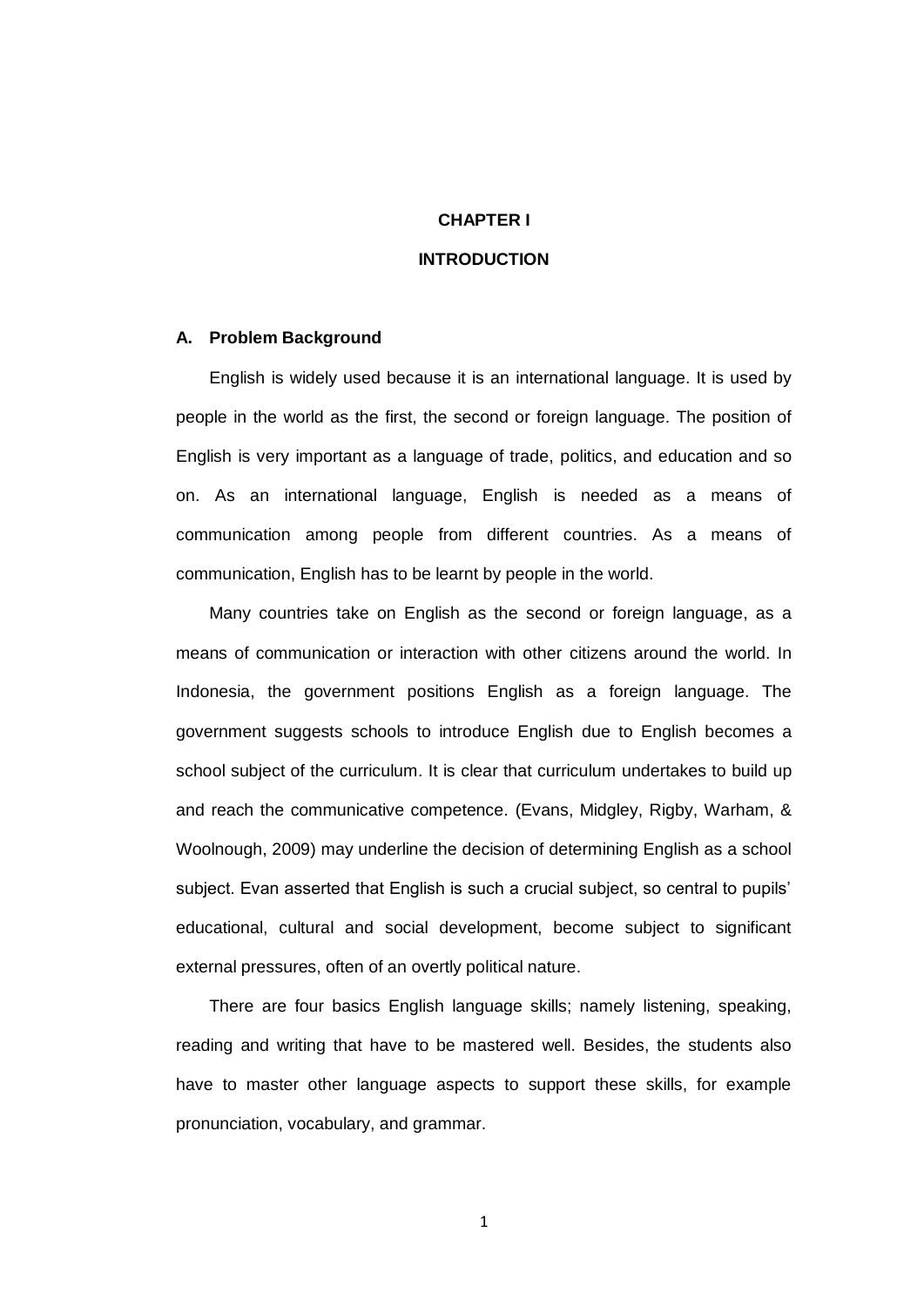The first skill of language is listening skill. In learning second language (L-2), listening skill might be the first skill which influences language learning process. Students who master better with well developed listening comprehension skill will be able to participate more effectively in EFL classes (Brown, 2001 in Nurhasani, 2010). Therefore, listening comprehension is very important for English learners.

In teaching listening skill is a challenging task for the English teachers. The fleeting nature of sound usually makes the students find some difficulties to focus their attention on the listening material which is being listened to. So, teachers' creativities are needed in this time. Teacher should deliver the interesting ways in order to conduct listening activities interesting, fun and communicative. There are three techniques of teaching which are considered interesting, useful, and communicative, i.e. song, conversation, and, games (Nurhasani, 2010).

The tenth grade students of SMAN 1 Tumijajar found difficulties in understanding the words spoken by the speakers and understanding the meaning of the words in English listening because of the limitation to practice continually in listening English. Students' listening skill is still low. It was showed by their score in listening skill. The mean of their listening score is 32, 6 whereas the minimum standard mastery is 70. In addition, the classroom situation is not live during the teaching and learning process. The course of listening which is given is not effective because of the conventional method which is used. The method is reading the text twice or three times and followed by several questions without using any media. It makes the students bored and not interest in learning listening. There is a difficulty in finding the suitable method or technique to stimulate students in learning listening.

Because of this problem, the researcher is very interested in improving students' listening skill by using English song. Shen (2009: 90) argues that using English songs in EFL (English Foreign Language) classrooms can successfully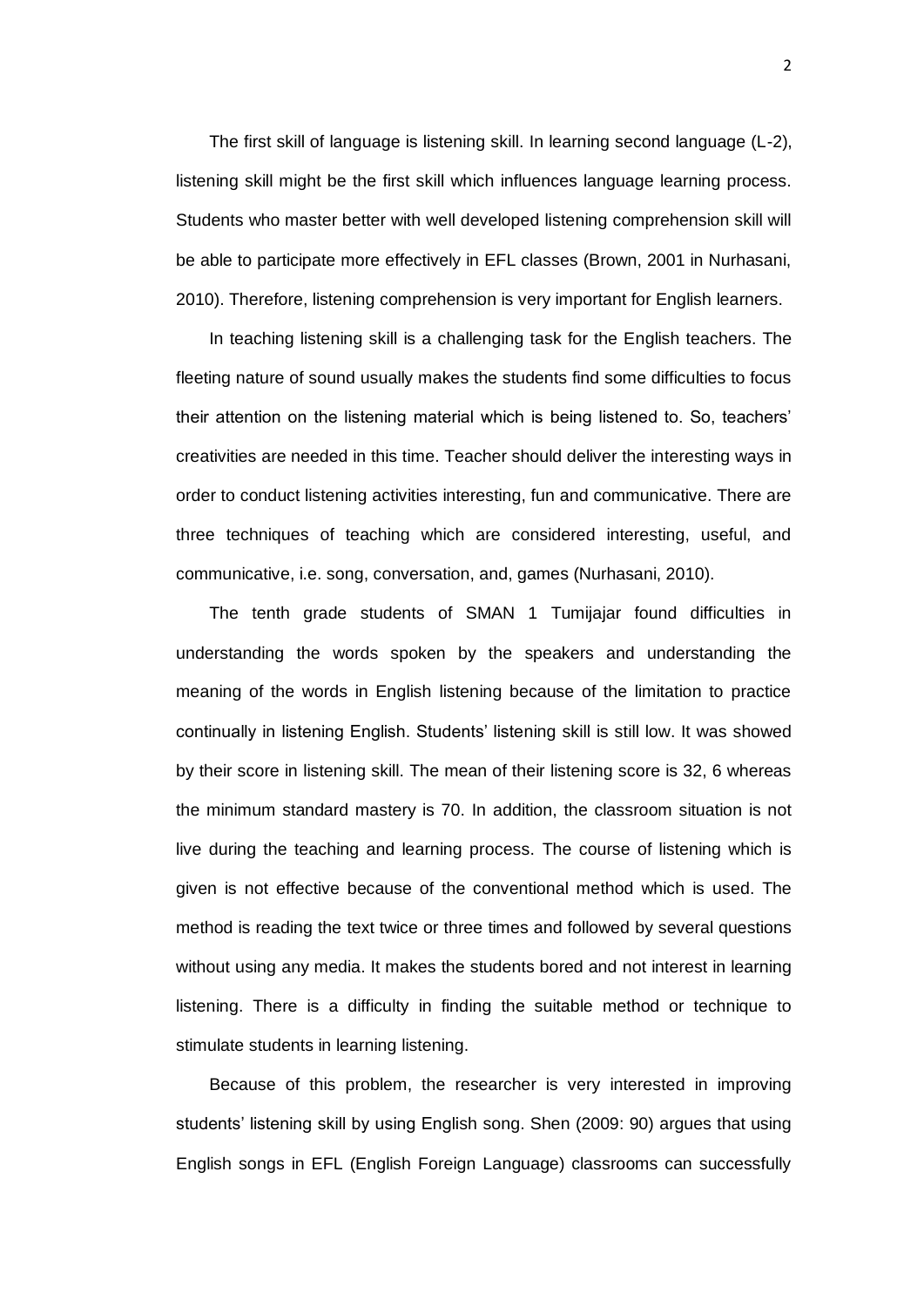bring about affective learning through providing a harmonious classroom atmosphere, reducing students' anxiety, fostering their interests and motivating them to learn the target language. Students will regard English songs as part of entertainment rather than work and thus find learning English through songs amusing and relaxed. Using songs in the classroom is a great way to live up listening activities. It can be success to the process though to make the listening activities more effective. Song is there fire not only as a mean of sending messages but also to the entertainer. The messages delivered may include artistic, economic, cultural, religious, and human aspect, which worlds wide.

Based on the explanation above the researcher is very interested in Improving Students' Listening Skill by Using English Song at Tenth Grade Students of SMAN 1 Tumijajar.

#### **B. Research Identification**

Based on the problem background that has been explained above, the researcher identified that the tenth graders' of SMAN 1 Tumijajar found difficulties in understanding the words spoken by the speakers and understanding the meaning of the words in English listening because of the limitation to practice continually in listening English. In addition, the classroom situation is not live during the teaching and learning process, the students are not active in answering the teacher's question and they do not try to ask the teacher about their difficulties in learning listening.

#### **C. Research Focus**

The characteristic of this research is Classroom Action Research (CAR) which is focused in improving listening skill using English song of tenth graders' especially X IPS 4 of SMAN1 Tumijajar, Tulang Bawang Barat, Lampung.